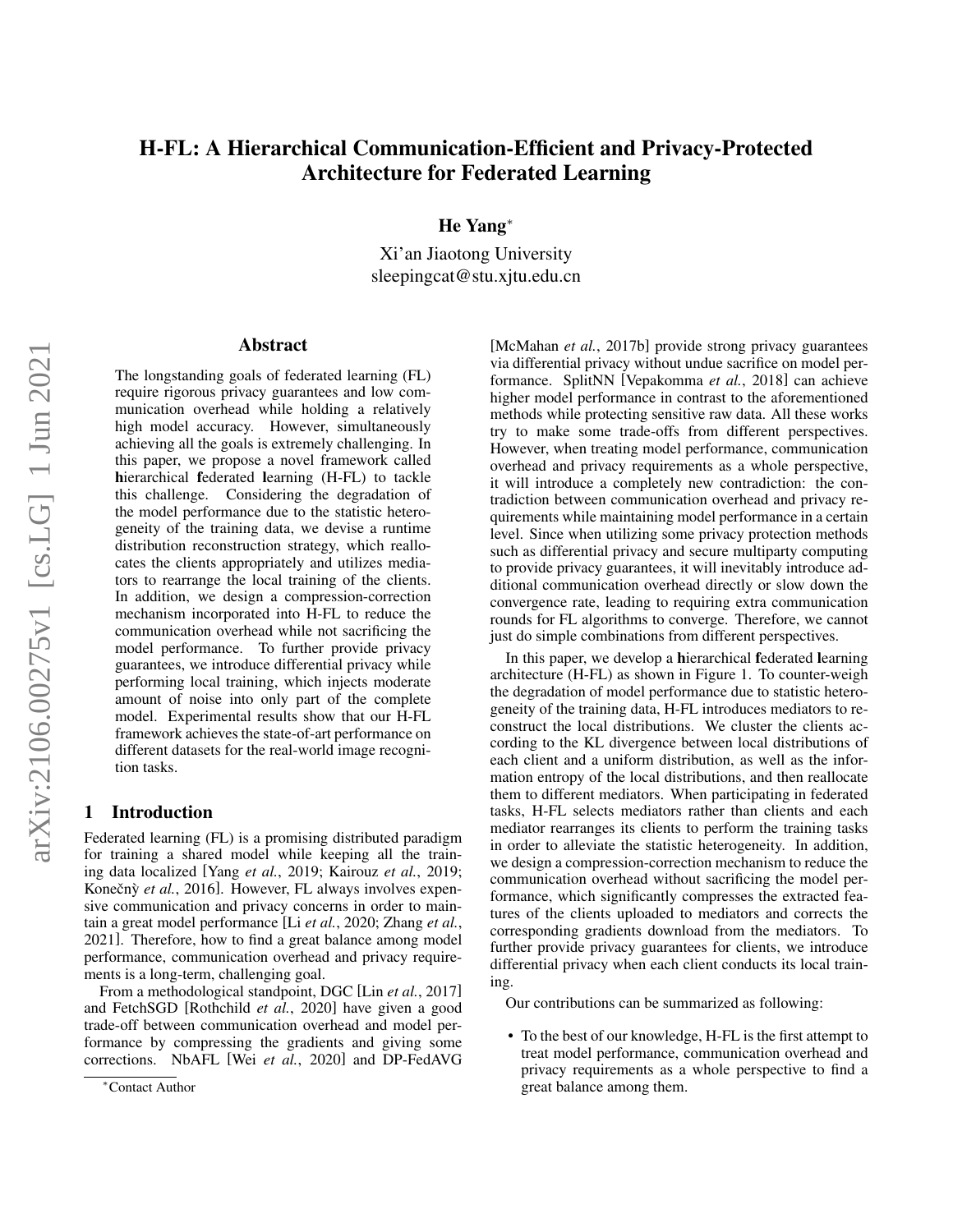<span id="page-1-0"></span>

Figure 1: H-FL architecture. FL server splits the complete model into two pieces: shallow model and deep model, and then distributes the former one to the Aggregation Mediator  $(A\mathcal{M})$  and the latter one to the other Mediators  $(\mathcal{M})$ .  $\mathcal{AM}$  distributes the shallow model to all the clients and is responsible for aggregating shallow models. In addition, FL server is responsible for aggregating deep models. Particularly,  $AM$  sends the final global shallow model to FL server at the end of the collaborative training.

- We devise a runtime distribution reconstruction strategy to alleviate the statistic heterogeneity of the training data while not compromising user privacy. Moreover, we design a compression-correction mechanism to reduce the communication overhead without sacrificing the model performance.
- Extensive experiments on different datasets show that our H-FL architecture achieves state-of-the-art performance on federated image recognition tasks.

# 2 Related Research

Federated learning is a collaborative distributed learning paradigm which removes the necessity to pool the raw data out from local clients. Specifically, FedAVG algorithm proposed in [\[McMahan](#page-6-10) *et al.*, 2017a] aims to reduce the communication overhead while maintaining a good performance of the model on non-IID (Independent and identically distributed) training data, which is used as our baseline in Section [4.](#page-4-0) Furthermore, concurrent works such as [Lin *[et al.](#page-6-11)*, [2018;](#page-6-11) Sattler *et al.*[, 2019\]](#page-6-12) have focused on further reducing communication overhead in FL via gradient sparsification, and propose solutions to counter-weigh the reduction in accuracy due to the statistic heterogeneity of the training data. Concretely, DGC [Lin *et al.*[, 2018\]](#page-6-11) employs momentum correction and local gradient clipping on top of the gradient sparsification to ensure no loss of accuracy. In addition, DGC also uses momentum factor masking and warmup training to overcome the staleness problem caused by reduced communication. STC [\[Sattler](#page-6-12) *et al.*, 2019] propose a sparse ternary compression (STC) framework to reduce the communication overhead in FL, which enables ternarization and optimal Golomb encoding of the weight updates and also behaves robust to non-IID training data. We conduct a comprehensive analysis and comparison with the aforementioned

| Notation      | Definition                                    |
|---------------|-----------------------------------------------|
| $W_t^{(d)}$   | global deep model at round t                  |
| $W_t^{(s)}$   | global shallow model at round t               |
| $W_t^{(c)}$   | shallow model kept in client $c$ at round $t$ |
| (m)           | deep model kept in meditor $m$ at round $t$   |
| $\cal U$      | all the clients                               |
| $\mathcal P$  | sampling probability of each client           |
| S             | sampling probability of each example          |
| $\mathcal{C}$ | global compression ratio                      |
| T.            | iterations of deep training                   |
| ſ.            | $\ell_2$ -norm of the clipped gradients       |
|               | noise level                                   |

Table 1: Notations and Definitions

methods in Section [4](#page-4-0) to illustrate the effectiveness of our H-FL framework. in Section [4](#page-4-0) to illustrate the effectiveness of our H-FL framework.

# 3 Our Approach

In this section, we propose a hierarchical FL architecture as shown in Figure [1](#page-1-0) to find a great balance among model performance, communication overhead and privacy requirements.

# 3.1 Adversary Model

We first assume that all the components (FL Server, Mediators, Clients) in H-FL have following abilities: 1) they are *honest-but-curious*, which means that they will honestly follow the designed protocol but are curious about the others' local data; 2) they have arbitrary auxiliary information to help infer a specific client's private information during the process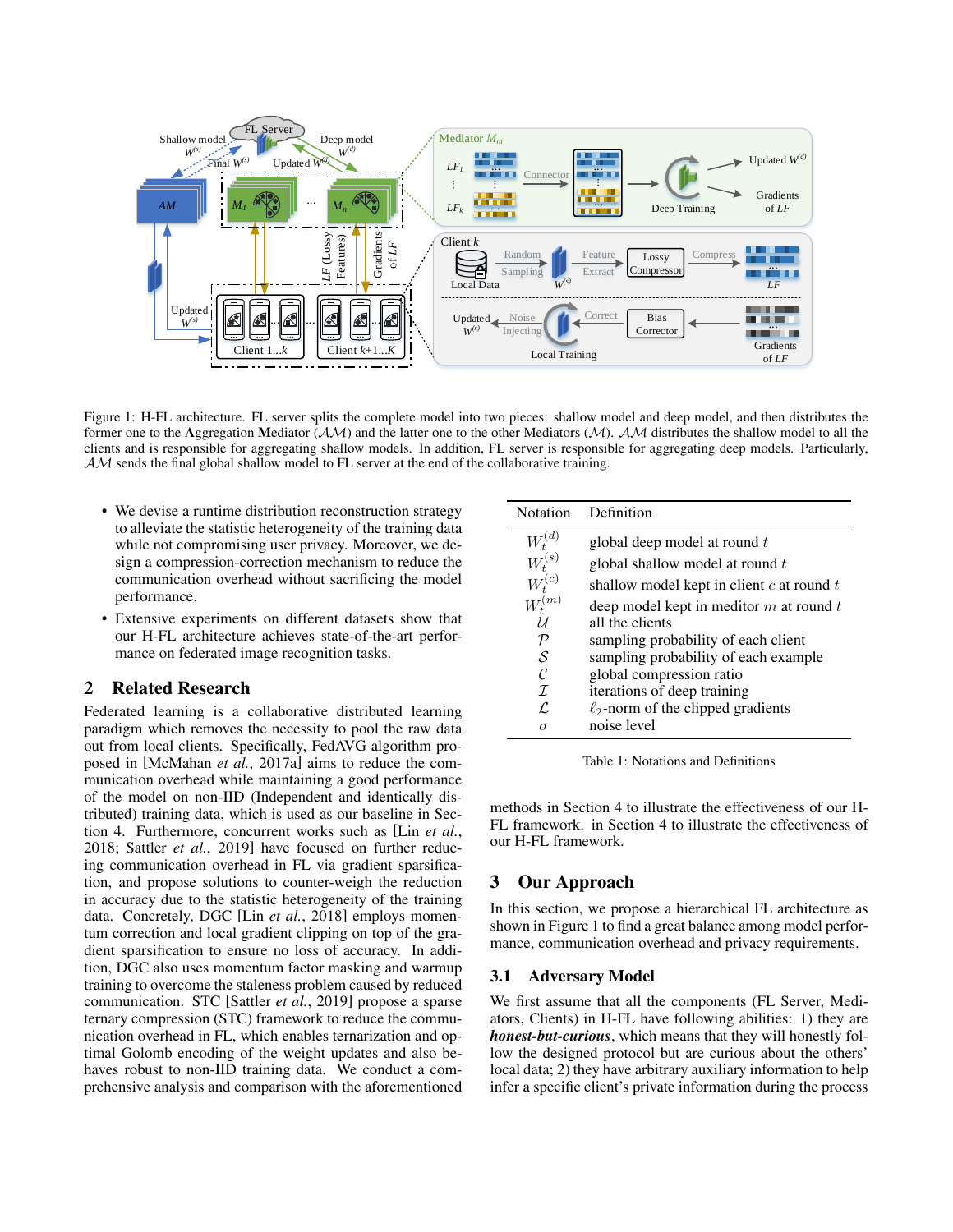of collaboratively building a shared model; 3) they do not collude with each other, which means that they will not provide any additional information to clients during the training.

# 3.2 Initialization

FL server first splits the complete model into two components: shallow model and deep model, then distributes the former one to the Aggregation Mediator  $(A \mathcal{M})$  and the latter one to the other Mediators  $(M)$ .  $AM$  distributes the shallow model to all the clients. At the same time, FL server initializes the global hyper-parameters such as learning rate  $\eta$ , sampling probability of each client  $P$ , sampling probability of each example S, global compression ratio  $\mathcal{C}$  ( $\mathcal{C}$  < 0.5), iterations of deep training in mediators  $\mathcal{I}$ ,  $\ell_2$ -norm of the clipped gradients  $\mathcal L$  and noise level  $\sigma$ . Specifically, when sampling locally in practice, we randomly permute the local data and partition them into mini-batches of the appropriate sizes for efficiency.

# 3.3 Runtime Distribution Reconstruction

In FL settings, as the training data resident in the individual clients is collected by the clients themselves on the basis of their local environments, the distribution of the local datasets will considerably differ with each other. Considering this characteristic, we redefine the optimization objective function of federated learning training on non-IID datasets as follows:

<span id="page-2-0"></span>
$$
\min_{w,p^{(c)}} \mathbf{E}_{(x,y)\sim p^{(c)}}\left[\ell(f\left(x;w^{(c)}\right),y)\right] + \sum_{c} \mathcal{D}_{KL}\left(p||p^{(c)}\right) \tag{1}
$$

where  $w^{(c)}$ ,  $p^{(c)}$ ,  $p$ ,  $\mathcal{D}_{KL}$  are the weights of client *c*, the local distribution of client  $c$ , the distribution of potential global training data, KL divergence between  $p$  and  $p^{(c)}$ , respectively. When the latter term is approximate to *0*, it will degrade to an optimization problem under IID. In general FL settings,  $p^{(c)}s$ are a series of different fixed distributions such that the latter term is a fixed value and the optimization objective will be consistent.

Whereas we consider  $p^{(c)}s$  as variable distributions rather than fixed distributions in H-FL, so we can change local distributions arbitrarily. An intuitive way is to gather the clients' local data and form a series of different new distributions, each of which is approximate to the potential global distribution p, enabling the latter term in Formula [\(1\)](#page-2-0) to be *0*. However, sharing local data raises serious privacy risks and causes high communication overhead. Therefore, we introduce the runtime distribution reconstruction strategy to mitigate differences among local distributions while meeting the privacy requirements.

Specifically, a uniform distribution  $p^{(r)}$  is initialized and broadcast among the clients. Each client calculates the information entropy  $\mathcal{H}^{(c)}$  of its local distribution  $p^{(c)}$  and KL divergence  $\mathcal{D}_{KL}(p^{(r)}||p^{(c)})$  between  $p^{(r)}$  and  $p^{(c)}$ . Furthermore, K-means algorithm is utilized to cluster the clients according to the binary group  $(\mathcal{H}^{(c)}, \mathcal{D}_{KL}(p^{(r)} \| p^{(c)}))$ . Then H-FL randomly selects clients from each cluster, marks them as a group, and assigns the group to one of mediators. The allocation pattern loops until all the clients are assigned to the corresponding mediator.

## <span id="page-2-2"></span>Algorithm 1 Runtime distribution reconstruction

Input:  $U, M$ 

**Parameter**:  $W^{(c)}, \mathcal{P}, \mathcal{S}, \mathcal{C}$ 

- **Output**:  $\mathcal{B}^{(m)}$
- 1: Randomly initialize a distribution  $p^{(r)}$
- 2: for each  $c \in \mathcal{U}$  in parallel do
- 3: Compute  $\mathcal{H}^{(c)}$ ,  $\mathcal{D}_{KL}(p^{(r)}||p^{(c)})$
- 4: end for
- 5: Cluster according to  $(\mathcal{H}^{(c)}, \mathcal{D}_{KL}(p^{(r)}||p^{(c)}))$
- 6: for each  $m \in \mathcal{M}$  do
- 7: Randomly select clients from each cluster according to the same ratio  $1/|\mathcal{M}|$  and assign them to *m*
- $8:$  $\mathcal{B}^{(m)} \leftarrow \emptyset$
- 9: end for
- 10:  $\mathcal{M}^t \leftarrow$  (Randomly sampling mediators in  $\mathcal{M}$ )
- 11: for each  $m \in \mathcal{M}^t$  do
- $12:$  $\mathcal{U}^t$  ← (Randomly sampling clients in  $\mathcal{U}$  with  $\mathcal{P}$ )
- 13: for each  $c \in \mathcal{U}^t$  do
- 14: Randomly sampling a mini-batch  $X^{(c)}$  with S
- 15:  $\mathcal{O}^{(c)} \leftarrow W^{(c)} \overline{X}^{(c)}$
- 16:  $k \leftarrow \lfloor |\mathcal{O}^{(c)}| * C \rfloor$
- $17:$  $(a^{(m)} \leftarrow \mathcal{B}^{(m)} \cup LF(\mathcal{O}^{(c)})$
- 18: end for
- 19: end for
- 20: **return**  $\mathcal{B}^{(m)}$

When performing local training, each client utilizes the shallow model to extract features, which will be compressed by the lossy compressor (introduced in subsection [3.4\)](#page-2-1) and sent to the corresponding mediator. After that, each mediator concatenates the received features through a connector (as shown in Figure [1\)](#page-1-0) to obtain synthetic features. This procedure can be considered as sampling from a virtual reconstructed distribution  $p^{(m)}$  and then conducting forward propagation using the shallow model (see Algorithm [1\)](#page-2-2). Intuitively,  $p^{(m)}$  will be more approximate to the potential global distribution  $p$  than  $p^{(c)}$ . The optimization objective function will be changed to the following form:

$$
\min_{W, p^{(m)}} \mathbf{E}_{(x,y)\sim p^{(m)}} \left[ \ell \left( f \left( x; W^{(c)}, W^{(m)} \right), y \right) \right] + \sum_{m} \mathcal{D}_{KL} \left( p \| p^{(m)} \right) \tag{2}
$$

Assuming that there exists enough clients,  $p^{(m)}$ s will infinitely approximate the potential global distribution *p* and the latter term will be *0*, which is translated to the optimization problem under IID. When finishing the distribution reconstruction, each mediator leverages the synthetic features to train the deep model and then sends back the gradients of the synthesized features to the clients to assist training the shallow model. In this way, H-FL alleviates the statistic heterogeneity of the training data while not compromising user privacy.

## <span id="page-2-1"></span>3.4 Compression-Correction Mechanism

To reduce the communication overhead, each participating client compresses the extracted features through the lossy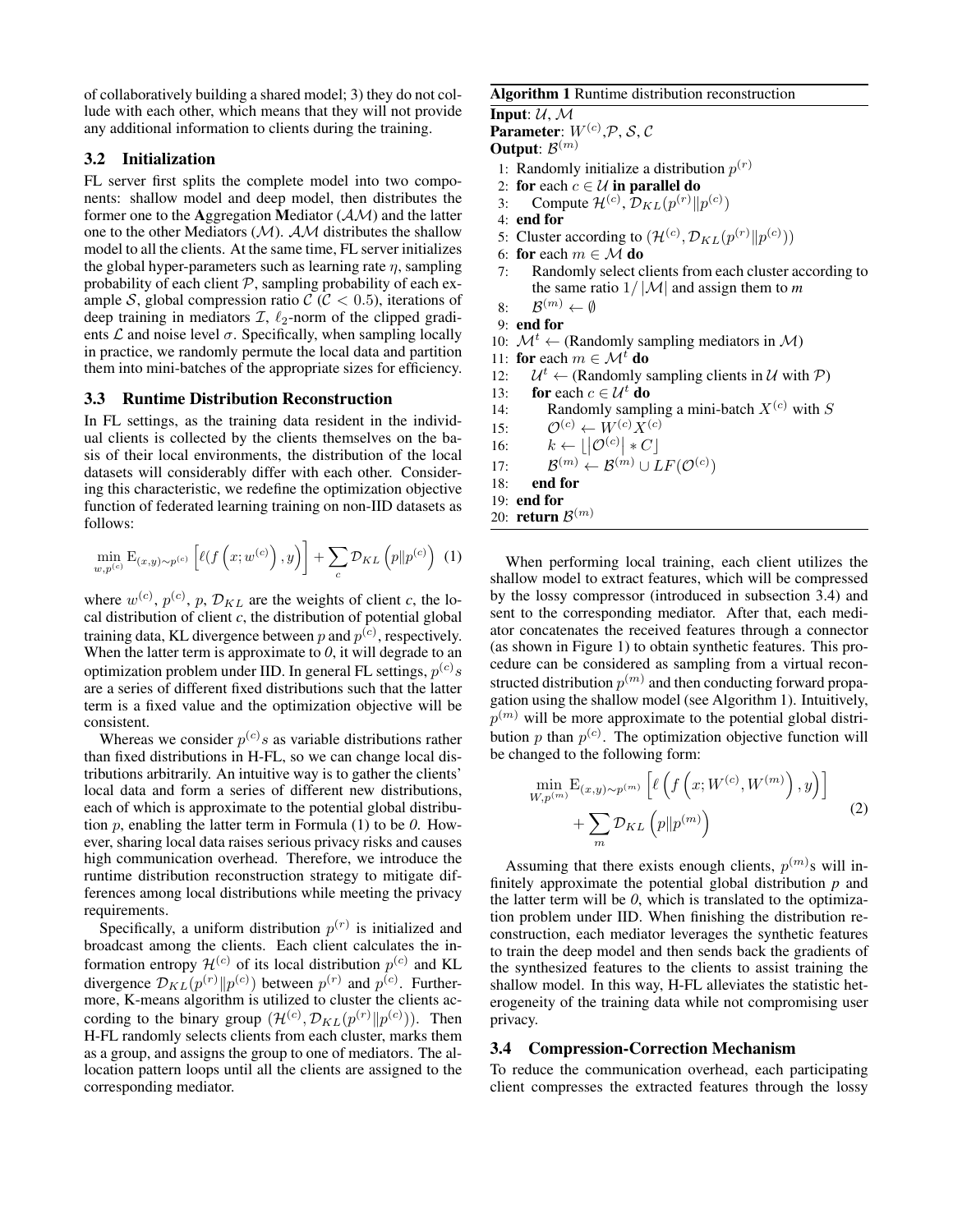compressor in Figure [1](#page-1-0) by:

<span id="page-3-0"></span>
$$
LF(\mathcal{O}) = U_{\mathcal{O}}[:, : k] \Sigma_{\mathcal{O}}[:k] V_{\mathcal{O}}^T[:k]
$$
 (3)

where  $\mathcal O$  is feature matrix extracted by the shallow model,  $U_{\mathcal{O}}$ ,  $\Sigma_{\mathcal{O}}$  and  $V_{\mathcal{O}}^T$  are the results of singular value decomposition (SVD) respectively,  $U_{\mathcal{O}}[:, : k], \Sigma_{\mathcal{O}}[:k]$  and  $V_{\mathcal{O}}[:k]$  represent the first k columns of  $U_{\mathcal{O}}$ ,  $\Sigma_{\mathcal{O}}$  and  $V_{\mathcal{O}}$  respectively. In this way, the feature matrix can be changed to a low-rank matrix that can be expressed by as the product of two relatively small matrices, thus reducing the communication overhead.

For the sake of clarification, let us introduce some new representations:

$$
\mathcal{O} = W^{(c)} X^{(c)} \n\mathcal{B} = LF(\mathcal{O}) \n\mathcal{A} = W^{(m)} \mathcal{B} \n\mathcal{L} = \mathcal{E}[\ell(\mathcal{A}, y)]
$$
\n(4)

When updating  $W^{(c)}$ , we should compute  $dW^{(c)}$  as follows according to the chain rule:

$$
dW^{(c)} = \frac{\partial \mathcal{L}}{\partial \mathcal{A}} \cdot \frac{\partial \mathcal{A}}{\partial \mathcal{B}} \cdot \frac{\partial \mathcal{B}}{\partial W^{(c)}}
$$
(5)

However, according to formula [\(3\)](#page-3-0), we cannot compute  $\partial \mathcal{B}/\partial W^{(c)}$  directly since there is no direct differentiable mapping from  $W^{(c)}$  to B. For convenience,  $\partial \mathcal{O}/\partial W^{(c)}$  can be used instead of  $\partial \mathcal{B}/\partial W^{(c)}$ , which may still work but it leads to a reduction in model accuracy.

Therefore, we design a bias corrector on clients to correct the gradients of lossy features, which could build the mapping from O to B so that we can better approximate  $\partial \mathcal{B}/\partial W^{(c)}$ and counter-weigh the reduction. According to the feature of SVD, we can get:

$$
\mathcal{B} = U_{\mathcal{O}} \mathcal{D}_k U_{\mathcal{O}}^T \mathcal{O} \tag{6}
$$

where  $U_{\mathcal{O}}$  here is just the same thing as the  $U_{\mathcal{O}}$  in formula [\(3\)](#page-3-0),  $D_k$  represents a diagonal matrix where its first  $k$  elements on the diagonal are *1* and the rest are *0*. Therefore,  $\partial \mathcal{B}/\partial W^{(c)}$ can be rewritten as:

$$
\partial \mathcal{B}/\partial W^{(c)} \approx U_{\mathcal{O}} \mathcal{D}_k U_{\mathcal{O}}^T \cdot (\partial \mathcal{O}/\partial W^{(c)}) \tag{7}
$$

Thus, the bias corrector can be considered as consisting of many fully connected layers stacked on top of each other, and the parameters depend on the SVD results of the features extracted from the shallow model. In other words, the parameters of the bias corrector will be updated during the procedure of forward propagation. We also compare the results for the presence or absence of the bias corrector through appropriate experiments in Section [4.](#page-4-0)

After we obtain rectified  $dW^{(c)}$ , we conduct gradient clipping so that the  $\ell_2$  norm of  $dW^{(c)}$  is limited to L and then add noise for it in order to protect privacy:

$$
g^{(c)} \leftarrow \frac{g^{(c)}}{\max (1, ||g^{(c)}||_2/L)} + \mathcal{N}\left(0, \frac{\sigma^2 L^2 I}{n^{(c)}}\right)
$$
 (8)

where  $g^{(c)}$  is  $dW^{(c)}$  itself,  $n^{(c)}$  is the size of the sampled mini-batch in client  $c, \mathcal{N}$  is the Gaussian distribution with mini-batch in chent *c*, *N* is the Gaussian mean *0* and standard deviation  $\sigma L I / \sqrt{n}$ .

In summary, the workflow of H-FL mainly includes runtime distribution reconstruction, training and aggregation, the pseudo-code of which is given as Algorithm [2.](#page-3-1)

<span id="page-3-1"></span>Algorithm 2 The workflow for H-FL Input:  $U, A M, M$ Parameter:  $W_t^{(m)}, W_t^{(c)}, \mathcal{P}, \mathcal{S}, \mathcal{C}, \mathcal{I}, \mathcal{L}, \sigma$ Output:  $W_{t+1}^{(d)}, W_{t+1}^{(s)}$ *Mediators*: 1:  $\mathcal{B}^{(m)}$  ← Run-time data augmentation 2: for each  $m \in \mathcal{M} \setminus \mathcal{AM}$  in parallel do 3: for each epoch i from 1 to  $\mathcal I$  do 4:  $W_t^{(m)} \leftarrow W_t^{(m)} - \eta \nabla_{W_t^{(m)}} \ell(W_t^{(m)} \mathcal{B}^{(m)}, y)$ 5: end for 6:  $d\mathcal{B}^{(m)} \leftarrow \nabla_{\mathcal{B}^{(m)}} \ell(W_t^{(m)} \mathcal{B}^{(m)}, y)$ 7: for each  $c \in m$  do 8:  $d\mathcal{B}^{(c)} \leftarrow d\mathcal{B}^{(m)}[:n^{(c)}]$ 9:  $d\mathcal{B}^{(m)} \leftarrow d\mathcal{B}^{(m)}[n^{(c)}:]$ 10: end for 11: end for *Clients*: 1: for each  $c \in \mathcal{U}^t$  in parallel do 2:  $\mathcal{B}^{(c)} \leftarrow U^{(c)}_\mathcal{O} D^{(c)}_k U^{(c)T}_\mathcal{O} \mathcal{O}^{(c)}$ 3:  $dW_t^{(c)} \leftarrow d\mathcal{B}^{(c)}\partial \mathcal{B}^{(c)}/\partial W_t^{(c)}$ <br>4:  $dW_t^{(c)} \leftarrow dW_t^{(c)} + \mathcal{N}(0, \sigma^2 \mathcal{L}^2 I/n^{(c)})$ 5:  $W_t^{(c)} \leftarrow W_t^{(c)} - \eta dW_t^{(c)}$ 6: end for *FL Server*: 1:  $W_{t+1}^{(d)} \leftarrow \frac{\sum_{m \in \mathcal{M} \setminus AM} W_t^{(m)}}{|M \setminus AM|}$ *AM*: 1:  $W_{t+1}^{(s)} \leftarrow \frac{\sum_{c \in \mathcal{U}^t} W_t^{(c)}}{|\mathcal{U}^t|}$ 

Theorem 1. *Formula [\(8\)](#page-3-2) satisfies differential privacy in distribute environment and the privacy loss can be tracked via moments accountant.*

*Proof.* We can consider the first term of formula [\(8\)](#page-3-2) as follows approximately:

$$
g^{(c)} = \frac{\sum_{i=1}^{n^{(c)}} g\left(x_i^{(c)}\right) / \max\left(1, \left\|g\left(x_i^{(c)}\right)\right\|_2 / L\right)}{n^{(c)}} \tag{9}
$$

where *g* is the gradient of backward propagation,  $x_i^{(c)}$  is the *i*-th example of client *c* and  $n^{(c)}$  is the size of sampled mini-batch of client *c*. In addition, we can also consider the latter term of formula [\(8\)](#page-3-2) as follows according to central limit theorem:

$$
\mathcal{N}\left(0, \frac{\sigma^2 L^2 I}{n^{(c)}}\right) = \frac{\sum_{i=1}^{n^{(c)}} \mathcal{N}\left(0, \sigma^2 L^2 I\right)}{n^{(c)}}\tag{10}
$$

<span id="page-3-2"></span>Therefore, we can rewrite formula [\(8\)](#page-3-2) as formula [\(11\)](#page-4-1), which satisfies example-level differential privacy for each client according to Theorem 2 [Abadi *et al.*[, 2016\]](#page-6-13). In addition, since L and  $\sigma$  are the same for all clients, the privacy loss accumulated via moment accountant for each client in the distributed environment is the same. It also satisfies differential privacy in the distributed environment according to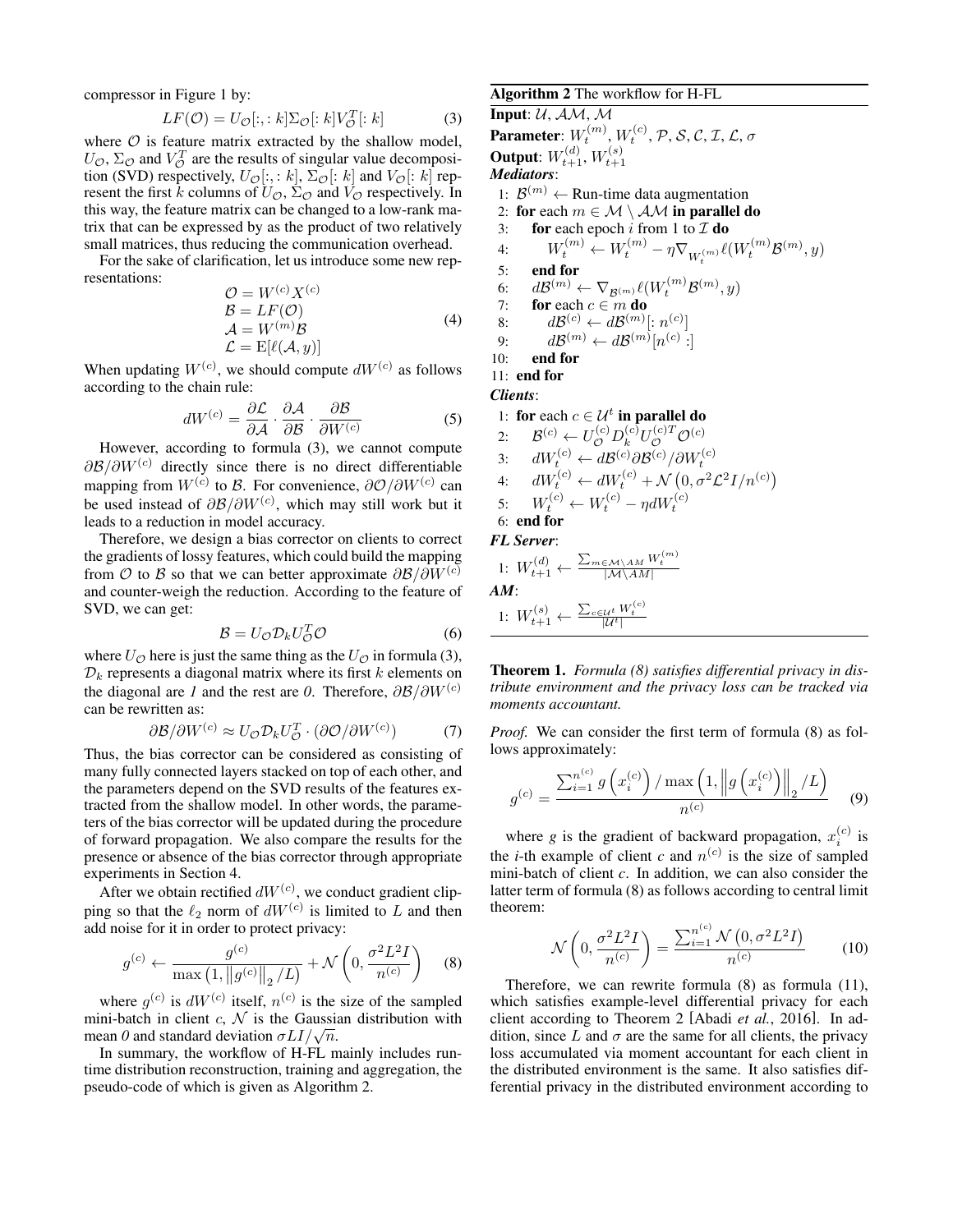<span id="page-4-4"></span><span id="page-4-3"></span>

<span id="page-4-7"></span><span id="page-4-1"></span>Figure 2: Behavior of the Model Performance and Influence of Different Parameters for H-FL.

<span id="page-4-6"></span>differential privacy parallel principle.

$$
g^{(c)} = \frac{\sum_{i=1}^{n^{(c)}} \frac{g(x_i^{(c)})}{\max(1, \|g(x_i^{(c)})\|_2/L)} + \mathcal{N}(0, \sigma^2 L^2 I)}{n^{(c)}} \tag{11}
$$

<span id="page-4-8"></span><span id="page-4-5"></span><span id="page-4-2"></span>

| Dataset             | <b>Clients</b> | Mediators |       | classes per client $\mathcal I$ |     |  |
|---------------------|----------------|-----------|-------|---------------------------------|-----|--|
| CIFAR <sub>10</sub> | 100            |           | 0.015 |                                 | ו ו |  |
| <b>FMNIST</b>       | 100            |           | 0.015 |                                 | ו ו |  |

Table 2: Experiment Settings

# <span id="page-4-0"></span>4 Experimental Results

We evaluate H-FL on different datasets and compare the performance to FedAVG [\[McMahan](#page-6-10) *et al.*, 2017a], STC [\[Sattler](#page-6-12) *et al.*[, 2019\]](#page-6-12) and DGC [Lin *et al.*[, 2018\]](#page-6-11) in non-IID environments. Specifically, we have trained a modified version of *LeNet5* [\[LeCun](#page-6-14) *et al.*, 1998] network on FMNIST [\[Xiao](#page-6-15) *et al.*[, 2017\]](#page-6-15) and a modified *VGG16* [\[Simonyan and Zisserman,](#page-6-16) [2014\]](#page-6-16) network network on *CIFAR10* [\[Krizhevsky](#page-6-17) *et al.*, 2009] respectively. In addition, the first two CNN blocks of VGG16 and the first one CNN block of modified LeNet5 are set to the shallow part in practice. All the batch-normalization layers are removed in the shallow model. The experiment settings are listed in Table [2.](#page-4-2)

## 4.1 Behavior Of The Model Performance

Figure [2\(a\)](#page-4-3) and Figure [2\(b\)](#page-4-4) show the top-1 accuracy of *LeNet-5* on FMNIST after 200 communication rounds and the accuracy of *VGG16* on *CIFAR10* after 2000 communication rounds respectively using H-FL and the aforementioned three methods. The magenta dotted line refers to an accuracy of 80%. The experiment results show that H-FL outperforms the other methods both on convergence rate and final accuracy. The results are quite reasonable since H-FL reconstructs a series of virtual distributions  $p^{(m)}$ s, each of which is more closer to the potential global distribution and the optimization problem under non-IID is almost turn into that under IID. Thus, H-FL have the better capability to handle the heterogeneous dataset. Specifically, we take the average of the last 10 rounds of the accuracy as the final accuracy after 200 rounds on FMNIST and 2000 rounds on CIFAR10 respectively. H-FL achieves an accuracy of 88.16% on FMNIST, whereas FedAVG, DGC and STC only achieve 82.28%, 82.00%, and 82.12% respectively. Moreover H-FL achieves an accuracy of 87.28% on CIFAR10, whereas FedAVG, DGC and STC only achieve 73.83%, 81.25% and 81.24%.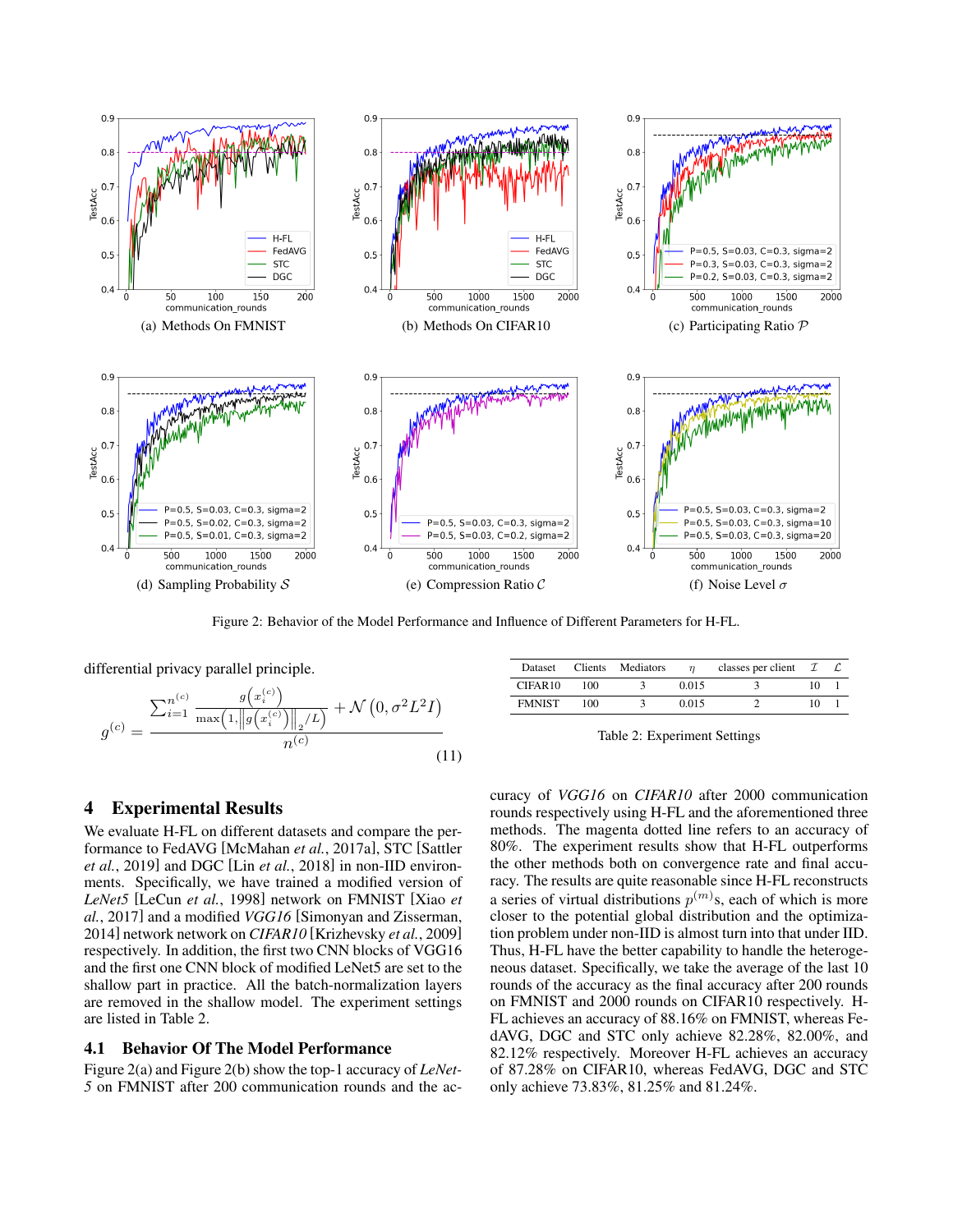<span id="page-5-0"></span>

<span id="page-5-2"></span>Figure 3: Effectiveness of the Bias Corrector and Communication Overhead

# 4.2 Influence Of Different Parameters For H-FL

From Figure [2\(c\),](#page-4-5) Figure [2\(d\)](#page-4-6) and Figure [2\(e\),](#page-4-7) we can observe that as  $P$ ,  $S$  and  $C$  increase, the model performance and the convergence behavior are getting better. The phenomenon is quite reasonable because: 1) As aforementioned, the procedure of reconstructing distributions in H-FL is closely related to the training samples of each client. The larger  $P$  and  $S$ are, the more the training samples are, and the closer the reconstructed distribution is to the potential global distribution, thus reducing the impact of non-IID and obtaining a relatively ideal effect; 2) The number of training samples of each client has a great impact on noise injecting. As  $S$  increase, the number of training samples of each client becomes larger, so that the  $n^{(c)}$  in Formula [8](#page-3-2) will be larger and the injected noise is correspondingly small; 3) As  $C$  increases, the lossy compression becomes less and less effective and the behavior will get better. In addition, as the noise level  $\sigma$  increases in Figure [2\(f\),](#page-4-8) the oscillation amplitude of the accuracy curve becomes larger, the convergence speed becomes slower and the model performance becomes worse.

### 4.3 Effectiveness Of The Bias Corrector

Figure [3\(a\)](#page-5-0) shows the top-1 accuracy of *VGG16* on *CIFAR10* with and without the bias corrector. The black dotted line refers to an accuracy of 85%. As we can see, bias corrector has significant influence on the convergence behavior and the final accuracy of H-FL. When there exists the bias corrector, the accuracy of the global model converges to 85% around 1000 rounds. Whereas when we remove the bias corrector, the accuracy gradually approximates to 85% until 2000 rounds. Additionally, we take the average of the last 10 rounds of the accuracy as the final accuracy after 2000 rounds, and the bias corrector can achieve an improvement of 2.47 percentage points. The result of the experiment is in line with our expectation since the bias corrector gives a relatively precise approximation of  $dW^{(c)}$  when it can't be calculated directly, and once we remove the bias corrector, it will obtain a biased  $dW^{(c)}$ , leading to the degradation in model performance and other metrics (convergence behavior).

# <span id="page-5-1"></span>4.4 Communication Overhead

Finally, we compare the different methods with respect to the communication overhead which are required to achieve a certain target accuracy. As we can see in the Figure [2\(a\)](#page-4-3) and Figure [2\(b\),](#page-4-4) the convergence behavior is much better than other methods, which considerably reduces the communication rounds. Notice that FedAVG does not converge on *CI-FAR10*, thus we do not show that in Figure [3\(c\).](#page-5-1) To compare the communication overhead, we set a window of size 10, which is utilized to calculate an average of 10 rounds. The communication overhead accumulates while moving forward the window until the average accuracy is no less than the target accuracy (80% in our experiments). Figure [3\(b\)](#page-5-2) and Figure [3\(c\)](#page-5-1) show the communication overhead required to achieve the target accuracy for the different methods on *FMNIST* and *CIFAR10* respectively.

# 5 Conclusion

In this paper, we present a Hierarchical Federated Learning architecture (H-FL) to find a great balance among model performance, communication overhead and privacy requirements. Firstly, we devise a runtime distribution reconstruction strategy to counter-weigh the degradation due to non-IID. Then we design a compression-correction mechanism to reduce the communication overhead without sacrificing the model performance. The experimental results have proved that H-FL achieves the state-of-the-art performance under different federated learning tasks.

# Acknowledgements

We would like to thank anonymous reviewers for their helpful comments. This work was supported by the the National Key Research and Development Program of China (No. 2018AAA0100500), NSFC Grant No. 61872285, 62072367, 61772413, the Key Research and Development Program of Shaanxi Province (2020GY-033), Key Science and Technology Project of Henan Province (201300210400), Fundamental Research Funds for the Central Universities (xzy012020112).